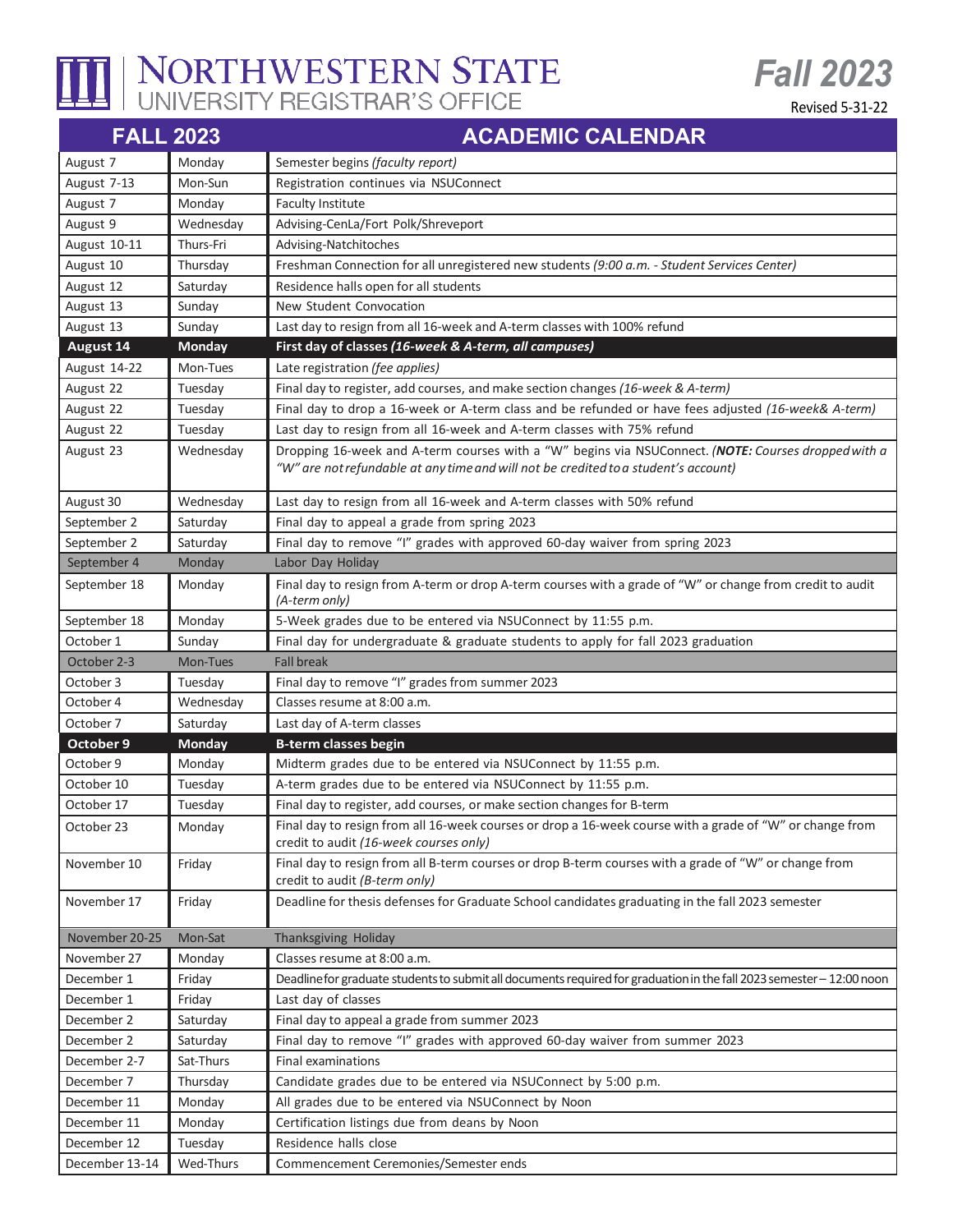

|                  | <b>FALL 2023</b> | 1 <sup>ST</sup> 8-WEEK SESSION (A-TERM)                                                                                                                                                   |
|------------------|------------------|-------------------------------------------------------------------------------------------------------------------------------------------------------------------------------------------|
| August 7         | Monday           | Semester begins (faculty report)                                                                                                                                                          |
| August 7-13      | Mon-Sun          | Registration continues via NSUConnect                                                                                                                                                     |
| August 13        | Sunday           | Last day to resign from all A-term classes with 100% refund (NOTE: For students enrolled in A-term only)                                                                                  |
| <b>August 14</b> | <b>Monday</b>    | First day of classes (16-week & A-term, all campuses)                                                                                                                                     |
| August 14-22     | Mon-Tues         | Late registration for A-term (fee applies)                                                                                                                                                |
| August 22        | Tuesday          | Final day to register, add courses, and make section changes (16-week & A-term)                                                                                                           |
| August 22        | Tuesday          | Final day to drop a 16-week or A-term class and be refunded or have fees adjusted (16-week& A-term)                                                                                       |
| August 22        | Tuesday          | Last day to resign from all A-term classes with 75% refund (NOTE: For students enrolled in A-term only)                                                                                   |
| August 23        | Wednesday        | Dropping 16-week and A-term courses with a "W" begins via NSUConnect. (NOTE: Courses dropped witha<br>"W" are not refundable at any time and will not be credited to a student's account) |
| September 4      | Mondav           | Labor Day Holiday                                                                                                                                                                         |
| September 18     | Monday           | Final day to resign from all A-term courses or drop A-term courses with a grade of "W" or change from                                                                                     |
| August 30        | Wednesday        | Last day to resign from all A-term classes with 50% refund (NOTE: For students enrolled in A-term only)                                                                                   |
| October 2-3      | Mon-Tues         | <b>Fall break</b>                                                                                                                                                                         |
| October 4        | Wednesday        | Classes resume at 8:00 a.m.                                                                                                                                                               |
| October 7        | Saturday         | Last day of A-term classes                                                                                                                                                                |
| October 10       | Tuesday          | All A-term grades due to be entered via NSUConnect by 11:55 p.m.                                                                                                                          |

**Fall 2023**